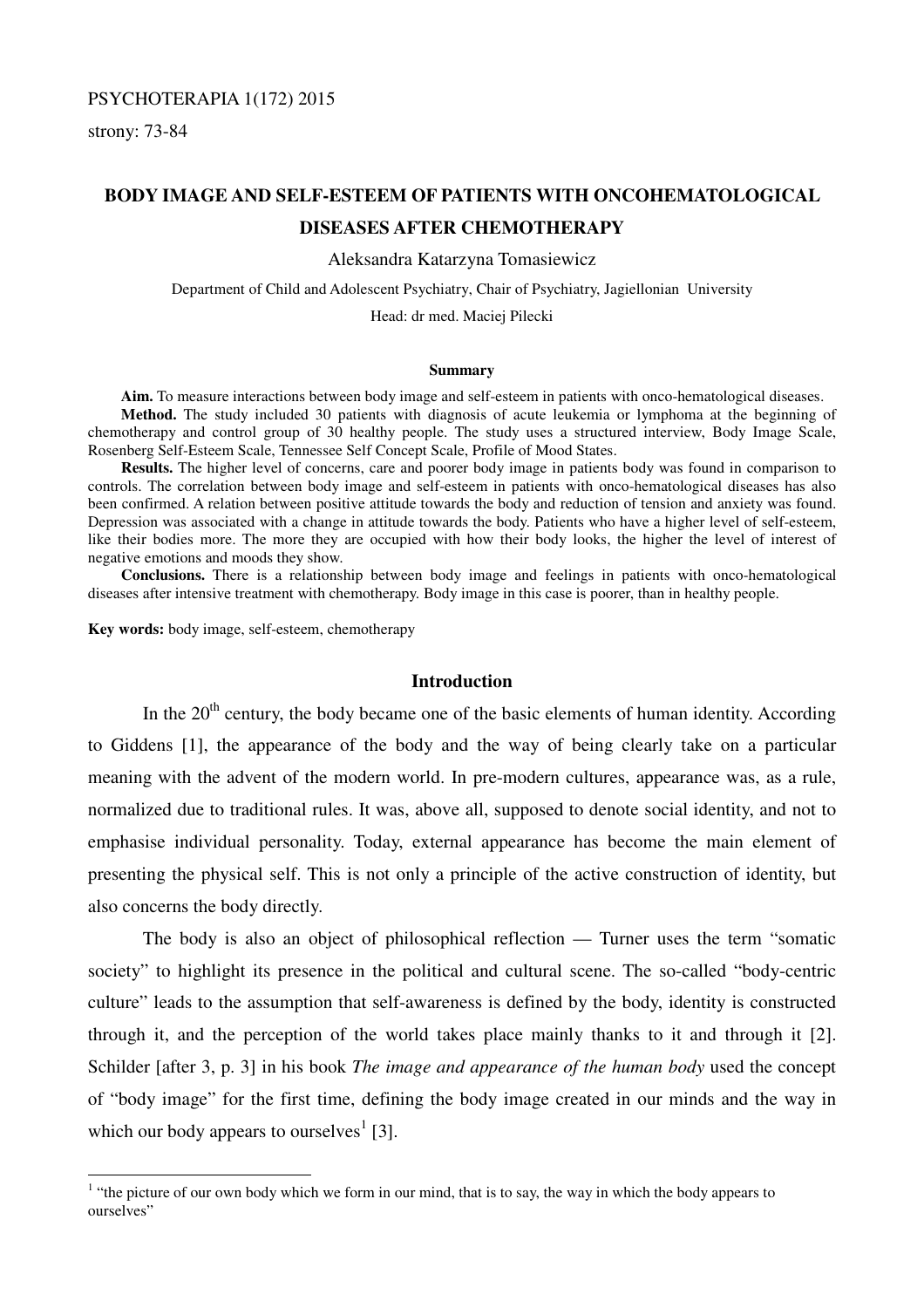Today, the body image is understood in various ways: Thompson [4] believes that "the body image is everything", however, in accordance with the concept of Cash and Pruzinsky [5] we can understand it as a mental structure, which presents the individual experiences connected with the appearance of one's body in various dimensions, i.e. cognitive, emotional and behavioural. In turn, Grogan in his book defines the body image as "perceptions, feelings and thoughts [concerning] one's body" [3, p. 3]. The diversity of definitions confirm that the subject of body image has recently aroused increasing interest among scientists, mainly due to the current cultural patterns, but also due to the negative consequences resulting from disturbances in its area. It has become an inspiration for psychologists, sociologists and doctors [6, 7].

 Scientists and clinical workers have for many years discussed the subject concerning the existence of the body image in adults suffering from cancer, especially malignant cancer. The influence of cancer treatment not only on the body, but also on physical integrity, is regarded here as essential [8]. Some cancers cause visible changes, such as head and neck deformations, however, the less noticeable ones (concerning blood or the lymphatic system, for example) may also have a significant negative effect on the picture of oneself [9]. The majority of the literature concerning the body image with cancer concentrates on changes in experiencing oneself and one's body, which take place as a result of surgical operations such as mastectomy or stoma. This research provides information about the impoverishment of the body image and its influence on a patient's general mental state. A small number of publications present this problem in the context of blood cancer illnesses, yet the seemingly invisible changes caused by it may significantly affect the picture of oneself and one's body. In Polish literature, there are no results from research on the body image in the field of oncohaematology, and in the world this issue is seldom the object of reliable scientific work [after 5]. The first research concerning the body image was conducted among women who had undergone mastectomies, and it is precisely this group that the majority of obtained results concerns. The dependence between the body image and other types of cancer has hardly been researched [10]. Research concerning young women who have been diagnosed with breast cancer indicate that the majority of them struggle with problems connected with a changing body image. They experienced shame, embarrassment, and also worried about their sexual attractiveness and femininity [11]. Not only surgical treatment, but also chemotherapy may be a cause of both physical and mental changes in a patient's life. Undergoing treatment may influence the concept of one's own attractiveness and social acceptance [12].

 Cancer disturbs the image of one's body. Diagnosis may become a cause of changes in this image. Ill people sometimes associate cancer with an "undesired product" of the body, which begins to be seen as another, different from oneself. Trust of one's own body is lost, and it is not possible to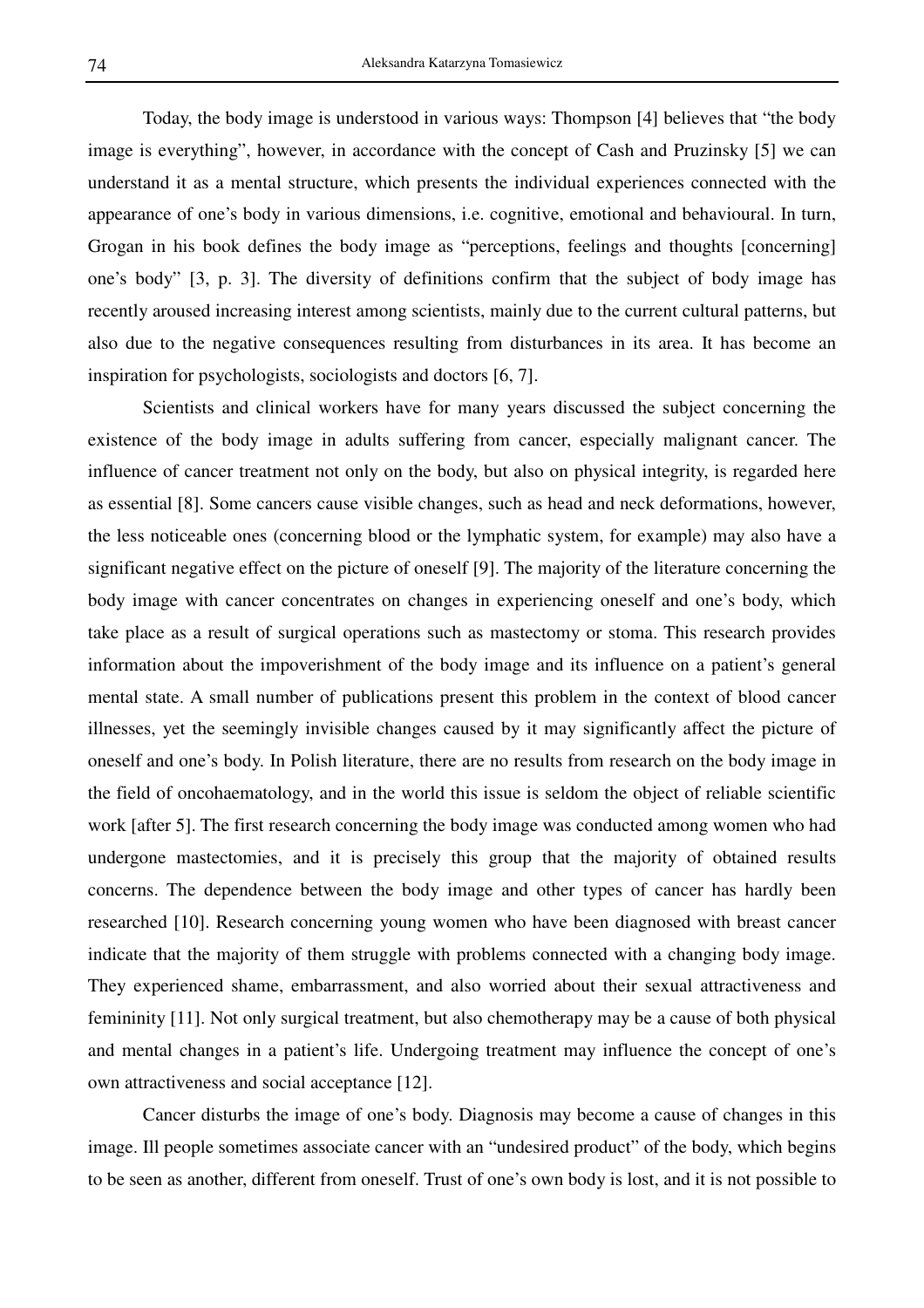control the appearing changes. The fight against illness becomes a synonym for the fight against one's own body [13]. Dissatisfaction with the body is a side effect of both cancer and its treatment. The body image as a multi-dimensional structure is closely connected with medical and social factors for those suffering from cancer. The treatment process may represent the cause of many temporary and permanent changes in the physical appearance of a patient.

 Many people suffering from stress connected with cancer concentrate on their appearance and changes that appear during treatment. Some cancers cause changes to parts of the body which are normally bare, which leads to embarrassment from sufferers, however, the changes which are less noticeable, for example lymphatic obstruction, may also strongly affect self-esteem. The speed with which changes in appearance are visible may represent an influential factor on the psychological adaptation to illness. Operations used in oncology affect the image of one's body. Chemotherapy causes feelings of tiredness and paleness. Both chemotherapy and radiotherapy have side effects, of a biological nature (uncontrolled vomiting, diarrhoea, constipation, hair loss, and oral inflammation) or an emotional one (decrease in libido, fear of physical and sexual contact). Distress may also lead to symptoms of mental disorders. Changes in appearance become more traumatic for patients when they affect their functioning (e.g. the loss of speech) [9].

 The effect of cancer therapy is the serious weakening of vitality and internal functions of the body. During treatment the patient is often looked at through the prism of organs changed by the illness. This is highly destructive and does not allow total rehabilitation [8].

 Acute leukaemia and lymphomas are cancers of the hematopoietic system, which have for many years occupied a significant place in the statistics concerning cancer [14]. Generally, they do not cause visible external signs of the illness. In some patients, the symptoms of these illnesses may be unnoticeable by others, although they are observed by the patient or are indicated in medical tests. An important burden in the course of these illnesses is treatment with the use of chemotherapy. Its results appear gradually, are predictable and disappear with time. So how does the influence of hematopoietic system disorders and their treatment on the patient's picture of himself look like?

# **Material**

The aim of the research was to present the body image and the self-esteem of people with oncohaematological illnesses, who have undergone intensive treatment with the use of chemotherapy. Chemotherapy, just like other methods of cancer therapy, tries to eliminate cells changed by the cancer, however, this form of treatment differs considerably from other methods, for example, surgery. The aim of this work was to answer the question if apparently invisible changes, caused by chemotherapy, may become important in the structure of the body image. The results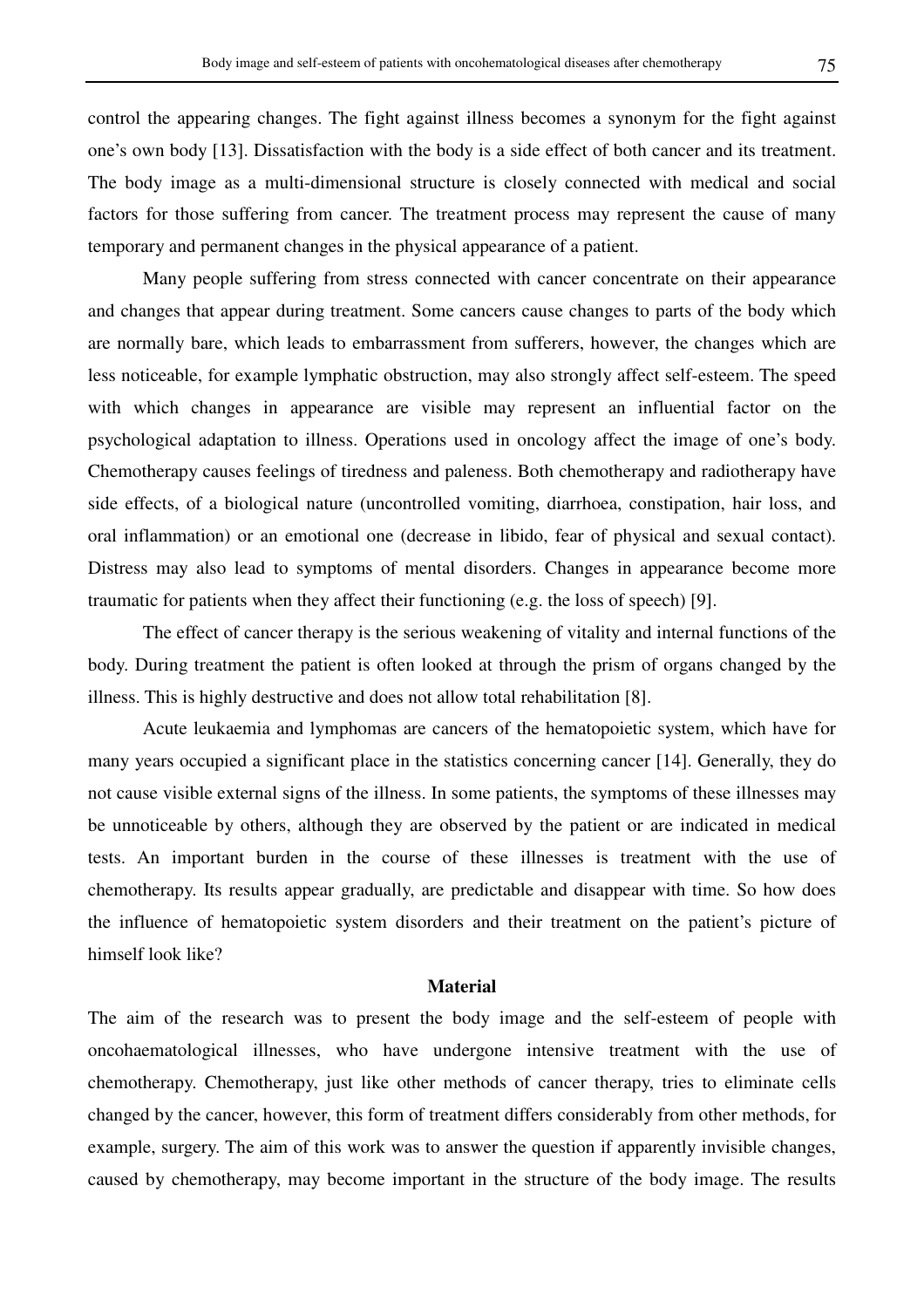were obtained through comparison of a group of patients with a control group. The main hypothesis was that ill people who undergo chemotherapy differ from healthy people in their body image and self-esteem. In addition, there was a second hypothesis concerning the existence of a dependency between the body image and self-esteem in the case of people with oncohaematological diseases.

# **Method**

 60 people participated in the research, of which half represented the test group, in other words, ill people who were patients of a haematology ward in Krakow with diagnosed acute leukaemia or lymphomas and who had begun chemotherapy. In the majority of them, the first side effects of therapy were noticeable, however, the general state of health was good. The control group consisted of 30 healthy people. The division of the test group in terms of gender allowed differences in the perception of the body to be observed. The mean age of the women participating in the research was 38 years of age, and for men it was 34.

Table 1 presents precise data.

Table 1. **Mean value (M), median (Me), lowest result (Min.) and highest result (Max.) as well as standard deviation (SD) in the test group (gr. 0) and the control group (gr. 1) concerning the age of the tested men and women**

|       | Number of<br>subjects | М     | Me   | Min. | Max. | SD    | Slant | Kurtosis     |
|-------|-----------------------|-------|------|------|------|-------|-------|--------------|
| Men   | 30                    | 34.43 | 27.5 | 19   | 55   | 14.24 | 0.26  | .1.83<br>- 1 |
| Women | 30                    | 37.93 | 35.0 | 20   | 55   | 12.59 | 0.10  | $-1.47$      |

Source: own results

Age was a very important factor in the research due to the similar prognosis of recovery concerning people under 60 years of age, various methods of treatment depending on age, and changes in the body image both during adolescence and old-age.

The following research tools were used:

 The Rosenberg Self-Esteem Scale (RSE). This is used to test self-esteem of open and hidden, spontaneous, automatic and unconscious self-reflection, as well as the general attitude towards oneself. It is constructed of 10 assumptions, five concerning positive evaluations and five expressing a negative relationship towards oneself [15].

 The Body Investment Scale (BIS) (Orbach I., Mikulincer M. [16]. This consists of 24 assumptions included in 4 sub-scales:  $a - body$  image feelings and attitudes;  $b - the level of$ comfort felt during physical contact with other people;  $c$  — body care (in the sense of care of comfort);  $d$  — the ability to protect the body.

 The Profile of Mood States (D. M. McNair, M. Lorr, L. F. Droppleman, adapted by B. Dudek and J. Koniarek [17]). This tool consists of 65 items defining various states and moods, in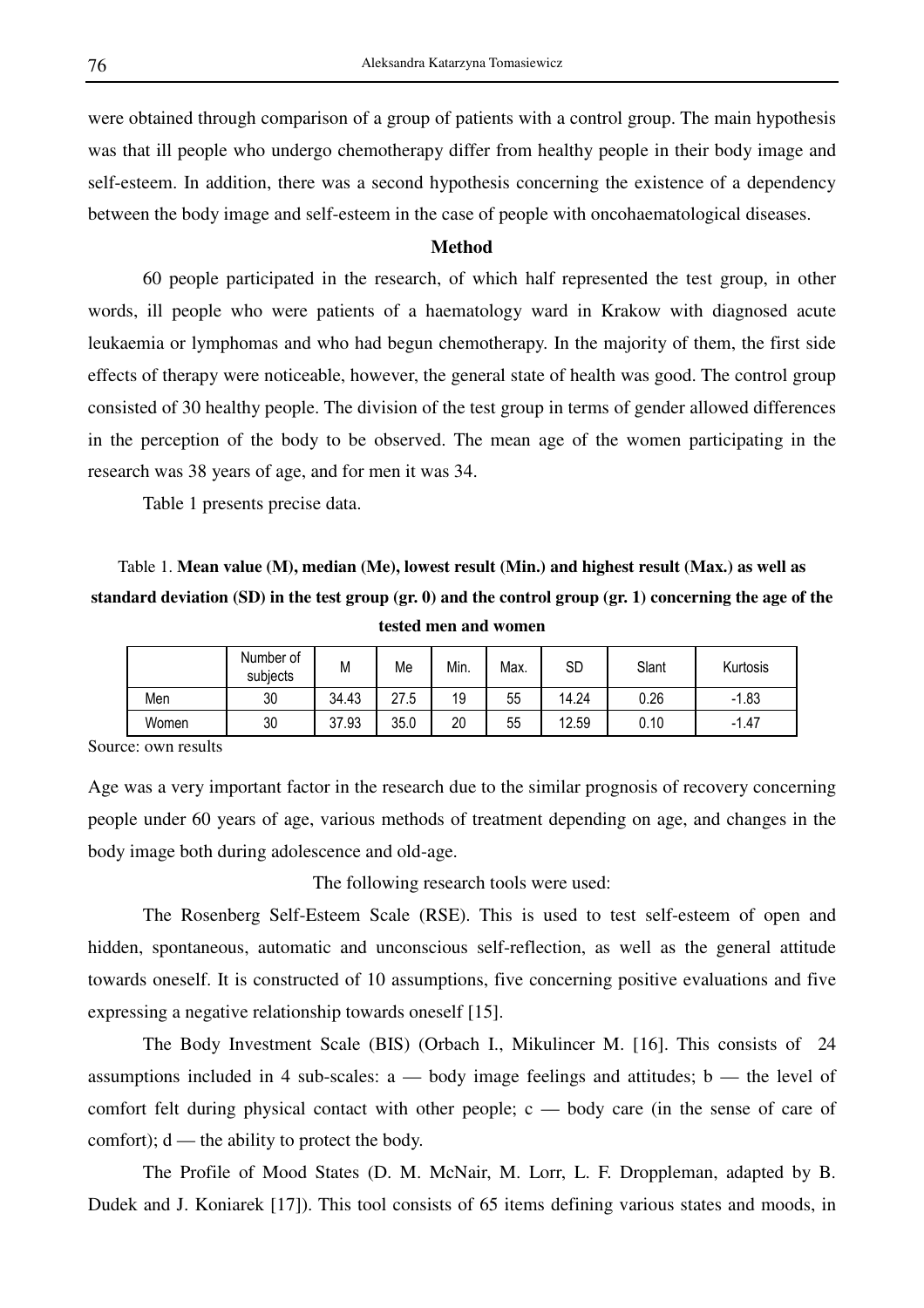which a person can find himself. It serves to assess changes that take place in the mood of a person. Each of the items is assessed using a five-level scale defining the strength of a given state (0, 1, 2, 3, 4). The items that the test consists of are made up of 6 sub-scales which characterize separate moods or feelings: tension – anxiety (9 items); depression – dejection (15 items); anger – hostility (12 items); vigour – activity (8 items); fatigue – inertia (7 items); confusion – bewilderment (7 items); as well as kindness (7 items).

 The Tennessee Self-Concept Scale – Physical self (William H. Fitts [18]). It has a clinical version as well as a concise one, which consist of the same set of assumptions, however, they differ in the way of analysing the results. It consists of 100 assumptions serving to describe oneself. The result obtained by the tested person is the so-called total summary defining the general level of selfesteem. Besides this, the following eight categories can be distinguished: identity; self-satisfaction; behaviour; physical self; moral-ethical self; private self; family self; social self. The research used the indicator concerning physical self — the ill person describes the picture of their own body, health condition, physical appearance, physical ability and sexualism.

The following research hypotheses were accepted:

- **1. The test group, treated using chemotherapy, differs from the control group in their body image.**
- **2. The level of self-esteem in the test group differs from the one in the control group.**

In additional, another hypothesis concerning the test group was accepted:

**3. There is a dependency between the body image and the self-esteem of people in the test group.** 

#### **Results**

# **HYPOTHESIS 1. The test group, treated with chemotherapy, differs from the control group in their body image.**

 The picture of physical self tested using the Fitts' Test showed a significant difference between the test and control groups. Haematology patients after chemotherapy obtained significantly lower results when compared with the control group. The values obtained by both groups are presented in Table 2 below.

Table 2. **Mean (M), standard deviation (SD), result of the Student's t-test (t), level of correlation (p) in the test group (gr. 0) and the control group (gr. 1) and in physical self** 

| $F$ itts | Test           | Test<br>group |                |                              | Control group |         |        |  |
|----------|----------------|---------------|----------------|------------------------------|---------------|---------|--------|--|
|          | M <sub>0</sub> | Sd0           | M <sub>1</sub> | Sd1                          |               |         |        |  |
|          | Physical self  | 65.57         | 9.10           | 75<br>$\overline{1}$<br>0.41 | 7.49          | $-4.60$ | .00001 |  |

Source: own results

The hypothesis concerning the body image is also confirmed by the results given in the Body Investment Scale, in the sub-scale "body care", which is higher in the test group, subjected to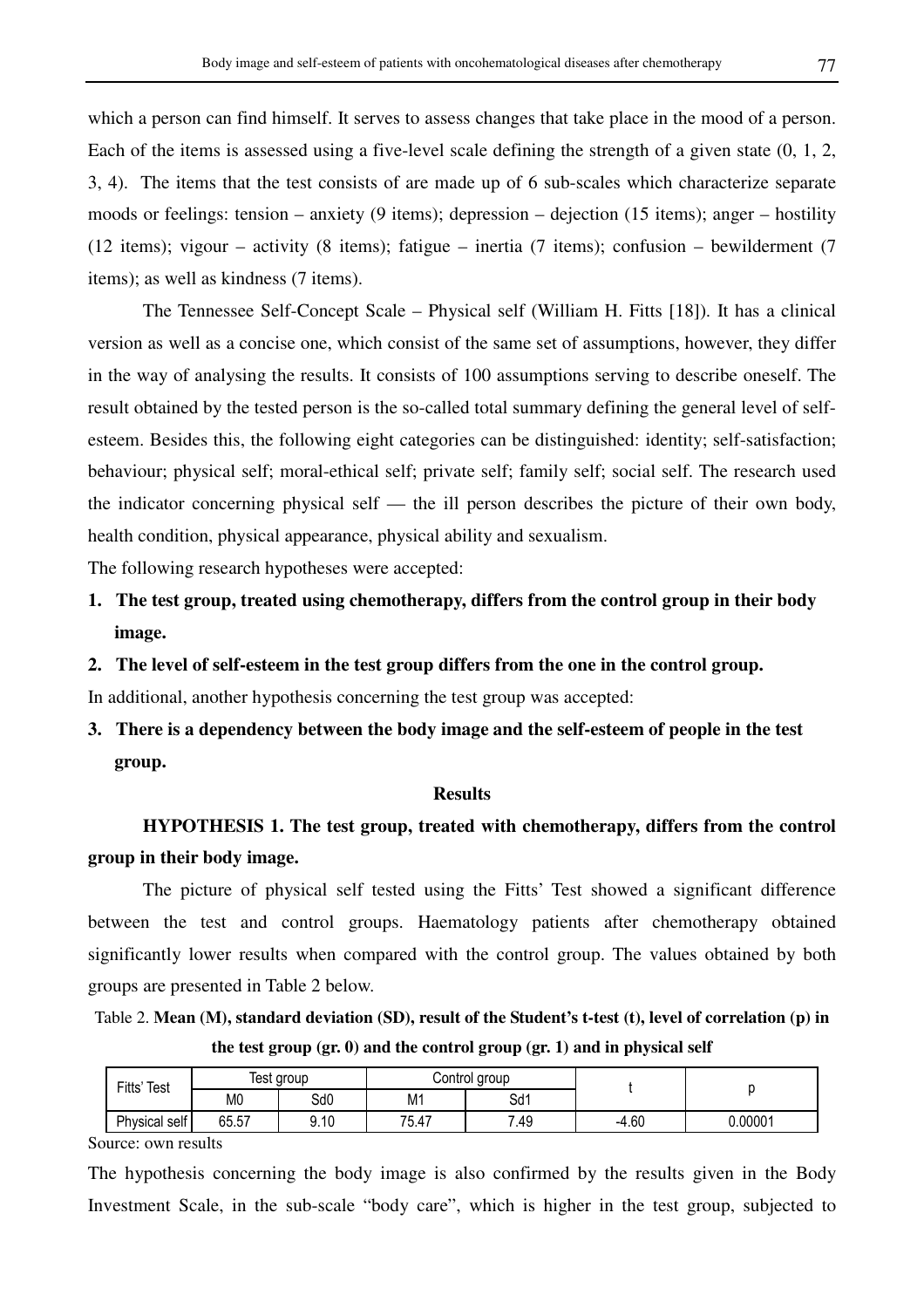treatment using chemotherapy, than in the control group. In the test group, there was a statistically significant higher result than in the control group in the field of body care ( $p < 0.05$ ). In this way, it is shown that there is a significant difference between the test group and their level of care of their own bodies, which is presented in Table 3 and Figure 1.

Table 3. **Mean (M), standard deviation ( SD) in the control group (gr. 1) and the test group (gr. 0) in the Body Investment Scale**

| Sub-scale                                  | Test group     |                 | Control group |                 | t(58)   | D      |
|--------------------------------------------|----------------|-----------------|---------------|-----------------|---------|--------|
|                                            | M <sub>0</sub> | SD <sub>0</sub> | M1            | SD <sub>1</sub> |         |        |
| Relation to body                           | 11.23          | 3.22            | 11.87         | 2.61            | $-0.84$ | 0.4063 |
| Body care                                  | 21.63          | 2.34            | 20.17         | 3.00            | 2.11    | 0.0393 |
| Body protection                            | 20.50          | 2.85            | 21.10         | 2.73            | $-0.83$ | 0.4086 |
| Feeling of comfort during physical contact | 19.23          | 1.89            | 18.80         | 2.22            | 0.81    | 0.4186 |

Source: own results





Source: own results

# **Hypothesis 2. The test group has a different level of self-esteem than the control group.**

 Patients from the test group differed significantly from the control group in terms of emotions and mood, as can be seen by the results in Table 4, placed below.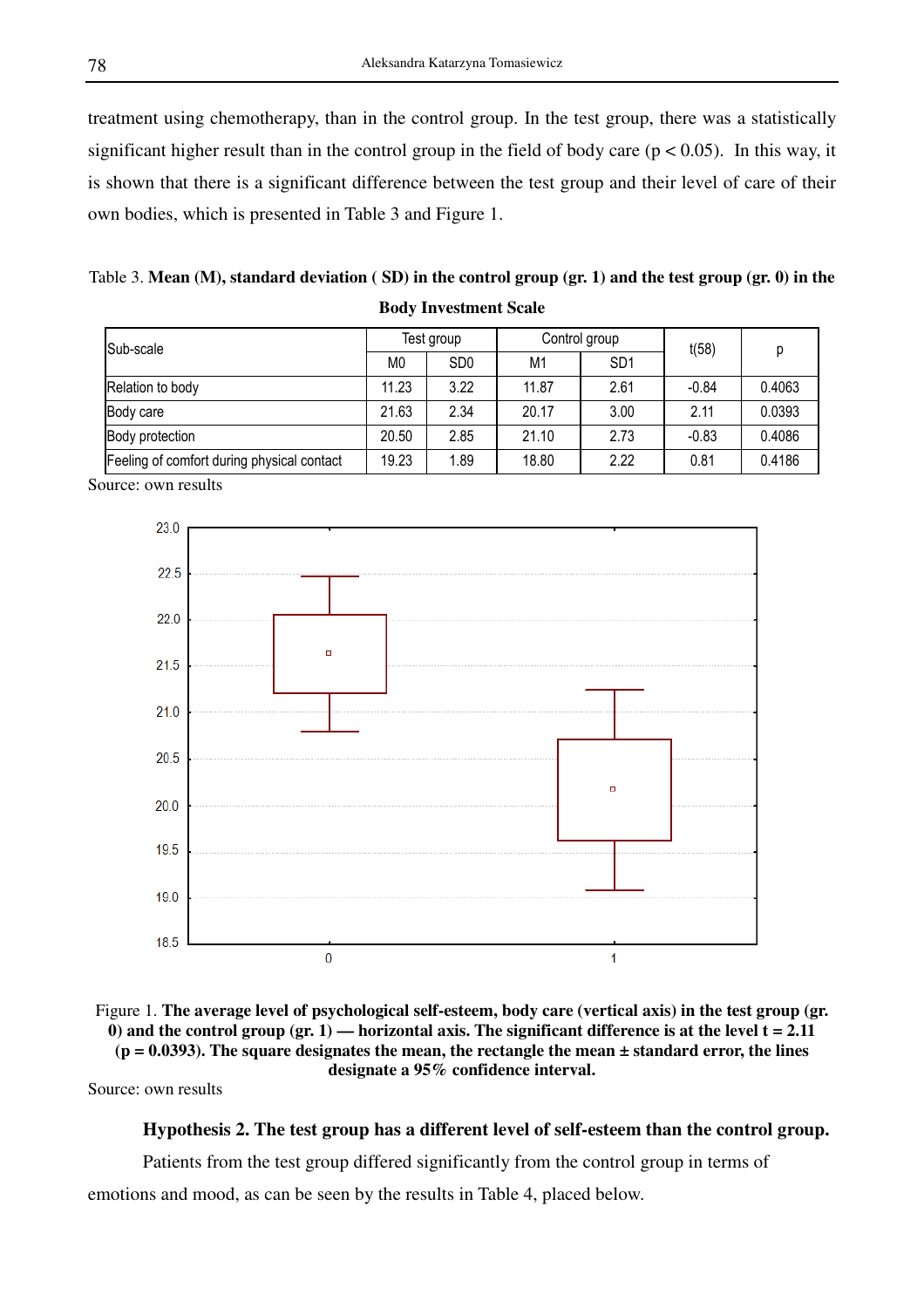| Sub-scale                | Test group<br>$(n = 30)$ |                 | Control group<br>$(n = 30)$ |                 |         | р      |
|--------------------------|--------------------------|-----------------|-----------------------------|-----------------|---------|--------|
|                          | M0                       | SD <sub>0</sub> | M1                          | SD <sub>1</sub> |         |        |
| tension - anxiety        | 10.77                    | 6.56            | 6.77                        | 5.15            | 2.63    | 0.0110 |
| depression - dejection   | 16.57                    | 9.80            | 8.67                        | 7.29            | 3.54    | 0.0008 |
| anger - hostility        | 17.53                    | 8.92            | 12.73                       | 7.50            | 2.26    | 0.0278 |
| vigour - activity        | 15.67                    | 4.97            | 18.53                       | 4.85            | $-2.26$ | 0.0276 |
| fatigue - inertia        | 12.13                    | 6.19            | 9.10                        | 5.87            | 1.95    | 0.0563 |
| confusion - bewilderment | 5.80                     | 3.23            | 3.43                        | 3.30            | 2.81    | 0.0068 |

Table 4. **Mean (M), standard deviation ( SD) in the control group (gr. 1) and the test group (gr. 0) in the** 

**Profile of Mood States** 

Source: own results

In the test group, it was confirmed statistically that there are significantly higher results than in the control group in the following sub-scales: tension – anxiety ( $p < 0.05$ ), depression – dejection ( $p <$ 0.05), anger – hostility ( $p < 0.05$ ), as well as confusion – bewilderment ( $p < 0.05$ ). In the vigour– activity sub-scale ( $p < 0.05$ ) the test group obtained, however, a result that was statistically significantly lower than in the control group.

 **Hypothesis 3. There is a dependency between the body image and the self-esteem of people from the test group.** 

In the test group, there was a negative correlation between the relation to one's body and the level of stress or anxiety, which is presented in Table 5.

| Table 5. Values of the correlation coefficient $(r)$ and the level of statistically significant correlation $(p)$ |  |
|-------------------------------------------------------------------------------------------------------------------|--|
| between the Profile of Mood States and physical self                                                              |  |

|                            | Physical self |              |  |
|----------------------------|---------------|--------------|--|
| The Profile of Mood States |               |              |  |
| tension - anxiety          | $-0.65$       | $p = 0.0001$ |  |
| depression - dejection     | $-0.60$       | $p = 0.001$  |  |
| anger - hostility          | $-0.31$       | $p = 0.092$  |  |
| vigour - activity          | 0.33          | $p = 0.078$  |  |
| fatigue - inertia          | $-0.48$       | $p = 0.007$  |  |
| confusion - bewilderment   | $-0.45$       | $p = 0.013$  |  |

Source: own results

The negative correlations in the above analysis mean that the increase in the level of physical self is connected with the low results in the sub-scales: tension –anxiety ( $p < 0.05$ ), depression – dejection (p < 0.05), fatigue – inertia (p < 0.05), as well as confusion – bewilderment (p < 0.05). The significant correlation between the results of the Profile of Mood States and the picture of physical self confirms the hypothesis of a dependency between mood and the body image.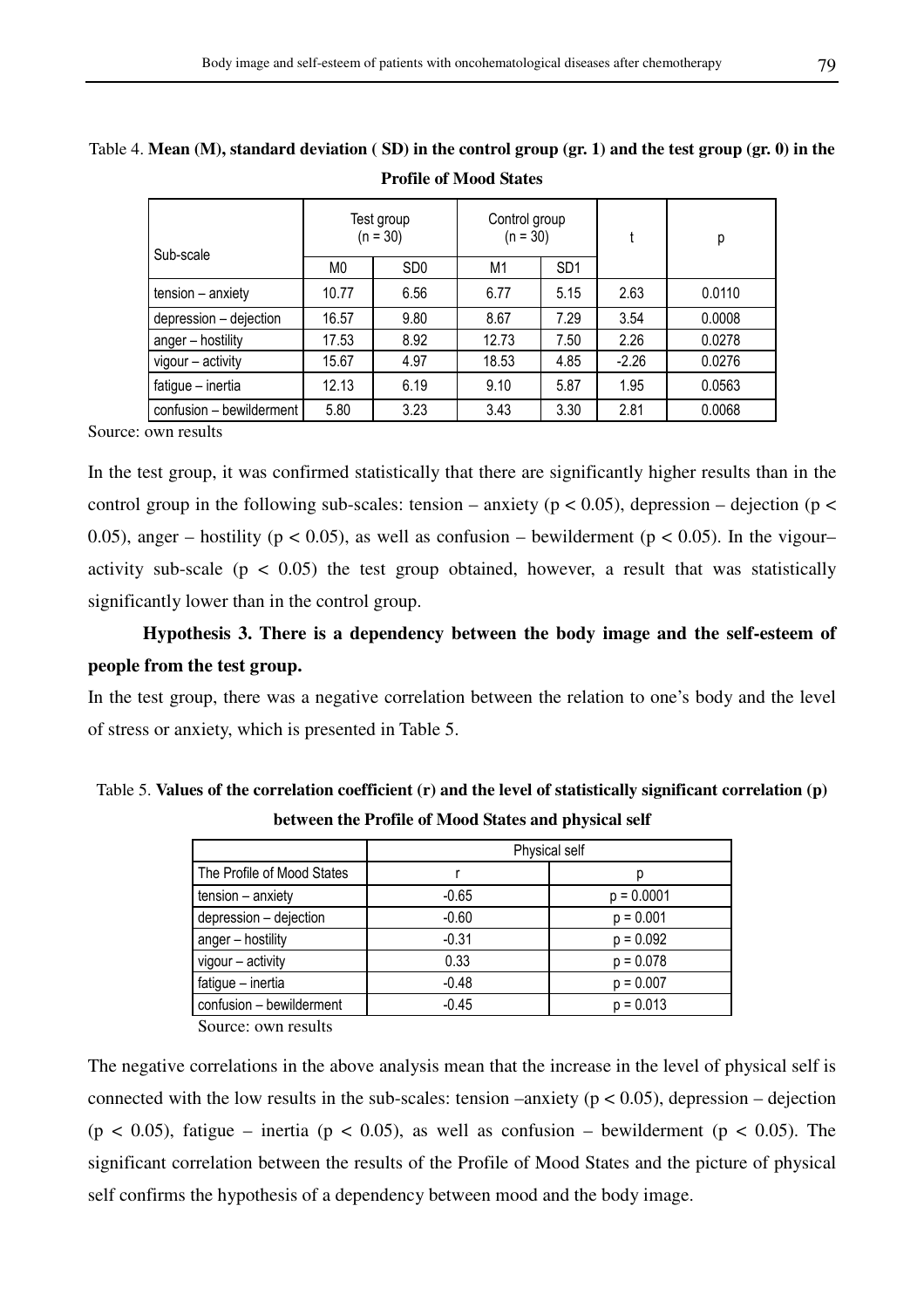The correlation between the Self-Esteem Scale and the first of the sub-scales of the Body Investment Scale: "relation to the body" ( $p < 0.05$ ) is positive, which means that the increase in the self-esteem is connected with the increase in the positive feeling towards one's own body. The significant correlation between the results of the Self-Esteem Scale and the indicators of the relation to the body in the Body Investment Scale confirms the hypothesis concerning the dependence between self-esteem and relation to the body. The obtained results are presented in Table 6.

Table 6. **Values of the correlation coefficients and levels of statistically significant correlation between the Body Investment Scale and the Rosenberg Self-Esteem Scale** 

| <b>Body Investment Scale</b>           | Rosenberg Self-esteem scale |  |  |  |
|----------------------------------------|-----------------------------|--|--|--|
| Relation to the body                   | 0.4577                      |  |  |  |
|                                        | $p = 0.011$                 |  |  |  |
| Body care                              | $-0.1050$                   |  |  |  |
|                                        | $p = 0.581$                 |  |  |  |
| Body protection                        | $-0.3556$                   |  |  |  |
|                                        | $p = 0.054$                 |  |  |  |
| Feeling of comfort in physical contact | 0.2837                      |  |  |  |
|                                        | $p = 0.129$                 |  |  |  |

Source: own results

# **Discussion**

 During the verification of the hypothesis concerning the body image in people with oncohaematological disorders after chemotherapy (test group), and in healthy people (control group), differences between the groups were revealed. They concern body care as well as the picture of physical self. Such results mean that oncohaematological patients who have undergone treatment with the use of chemotherapy take care of their own bodies to a larger extent than healthy people. They use body care products more regularly, which testifies to a higher level of attention to appearance. The treatment they undergo in haematology wards often becomes a cause of many skin changes – bruises, bleeding or skin dehydration, which may become a reason why this group pays more attention to the body.

 On the basis of the research, it can also be ascertained that there is a considerable impoverished body image in people with oncohaematologial disorders who have undergone chemotherapy. The lower result in the test group may be due to the multiple side effects of chemotherapy, which causes disorders, among others, in physiological and cognitive functioning. In addition to pain, these people also observe many visible changes, such as hair loss, skin bruises, skin paleness or large fluctuations in body mass as a result of chemotherapy, as well as somatization connected with psychological pressure.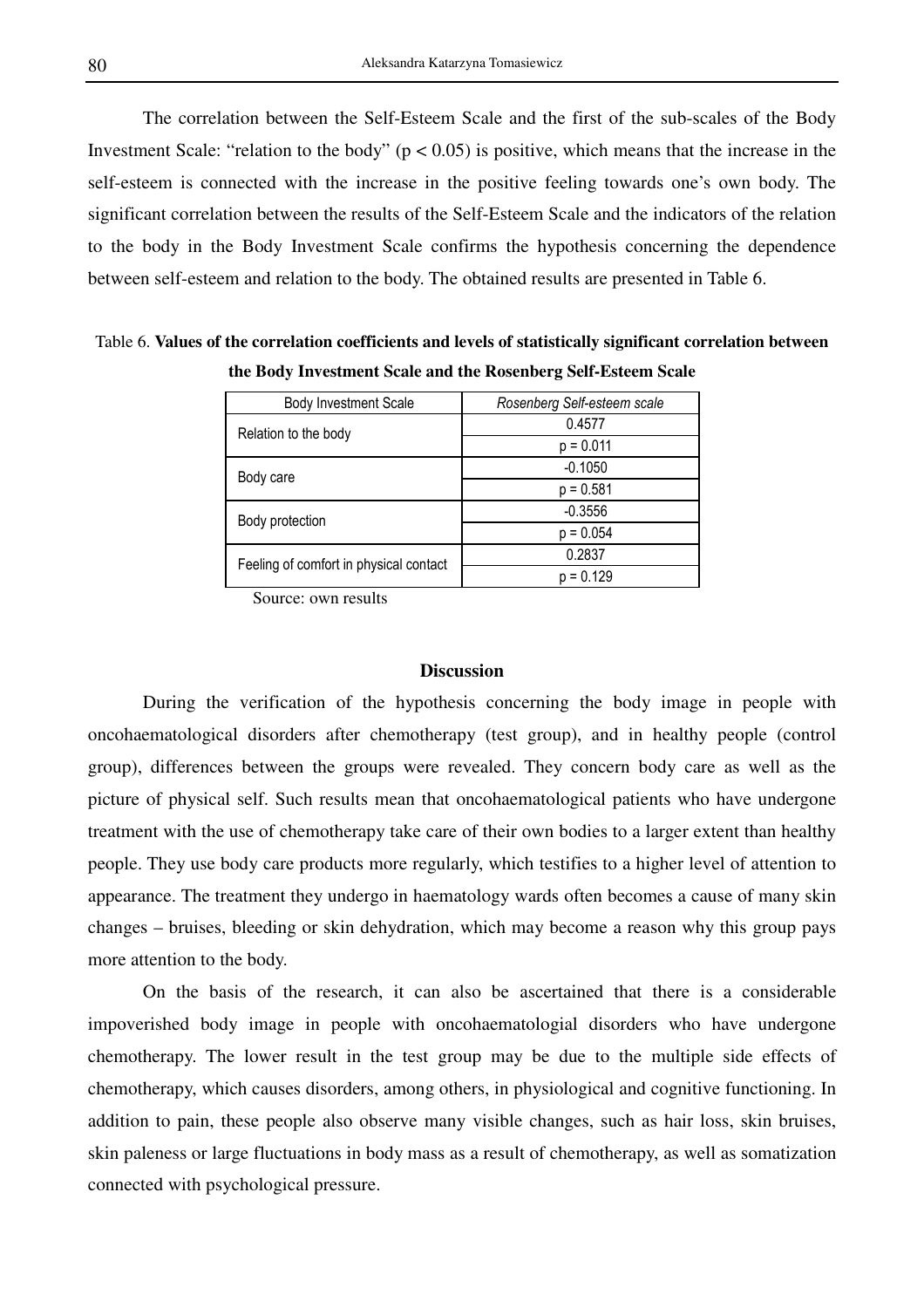The results obtained in the sub-scales of the Profile of Mood States indicate the difference in mood between the test group and the control group.

 In the tension – anxiety sub-scale, people from the test group obtained higher mean result than that in the control group. This means that oncohaematological patients undergoing chemotherapy feel greater tension and anxiety when compared with healthy people. This is probably connected not only with treatment itself, but also with the diagnosis of cancer which is difficult to treat.

 In the depression – dejection sub-scale, the mean in the test group was almost twice as much as in the control group. This is the largest difference that appeared during the research using the Profile of Mood States. This testifies to the more frequent experience of dejection by people treated with chemotherapeutic agents in connection with oncohaematological diagnosis. The experienced emotions may also be connected with long-term treatment and awareness of the diagnosis.

 The anger – hostility indicator also turned out to be higher in the case of the test group. This means that this group is characterized by a higher level of negative emotions. A source of anger may also be the difficulties connected with treatment, which is exhausting for the body, and the diagnosis itself. This may also be anger towards oneself, one's body, with the difficulties of dealing with chemotherapeutic treatment and the persistence of the many side effects of chemotherapy.

 The test group after chemotherapy also differs from the control group in the level of vigour and activity. The results show lower energy for life in people with oncohaematological disorders treated with chemotherapy, as well as the unwillingness to look for activities. This may be caused by the inability to perform daily duties, which ill people performed before the illness. Treatment may turn out to be exhausting and take away the vigour towards life. It is also probable that patients in haematology wards do not have the capability to undertake any activities due to the treatment and, in connection with this, the need to follow many safety rules.

 The confusion – bewilderment indicator also turned out to be higher in the test group, which may be due to a few factors: firstly — diagnosis, which significantly changes the patient's life situation, secondly — chemotherapy, which means that the patient is not able to control bodily reactions to complicated treatment, thirdly — the situation in which the patient finds himself and which has significantly changed his previous life. All these probable factors may represent a cause not only of confusion, but also problems with finding oneself in a new difficult situation.

 Evaluating the confirmed results, the second hypothesis may be considered as correct. This hypothesis says that there are differences in experienced emotions between ill people who undergo chemotherapeutic treatment and people from the control group.

The next of the hypotheses — the third one — stated that there was a dependency between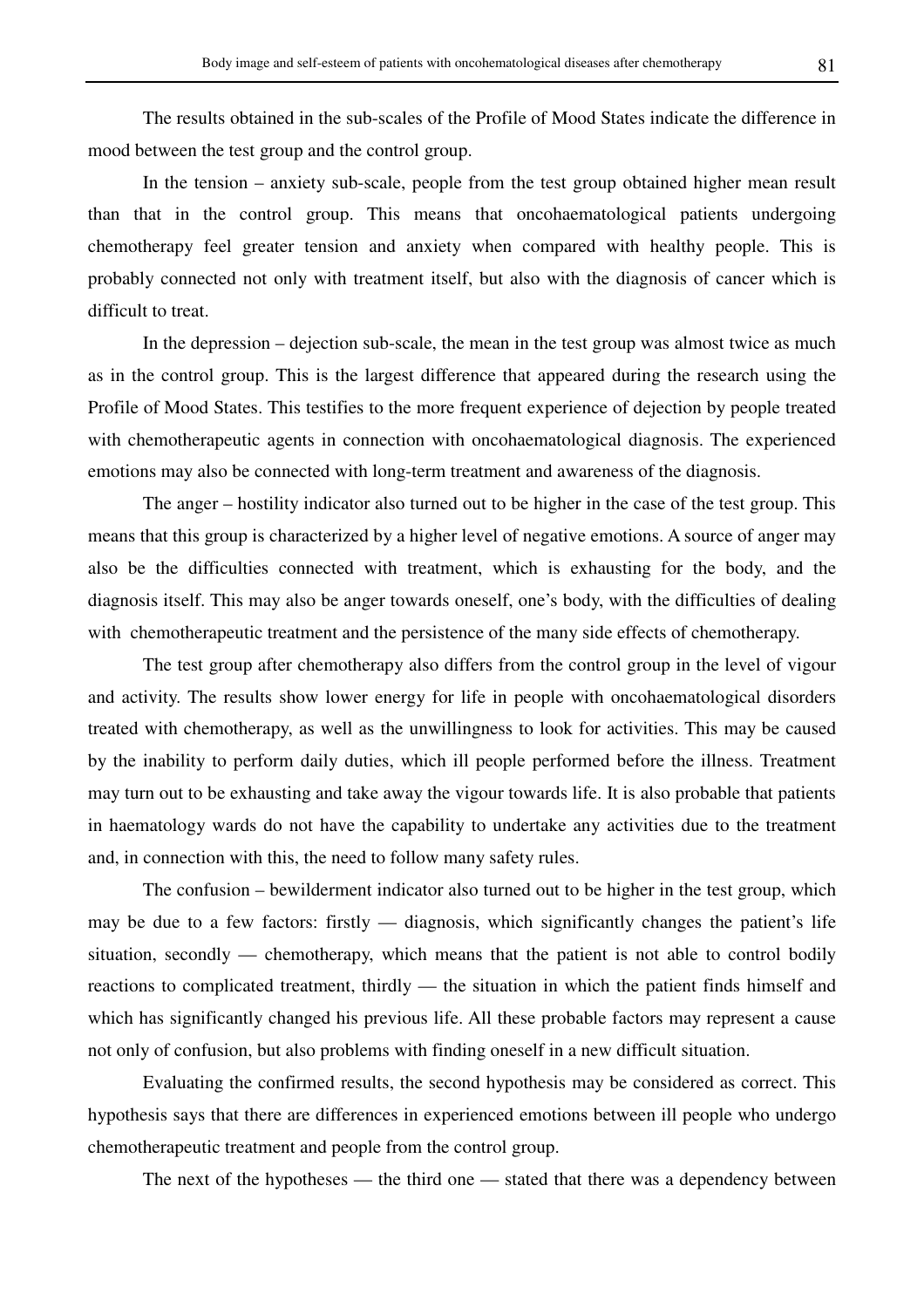the body image and the self-esteem of ill people treated with chemotherapy. During its verification, a co-dependencies between the body image, the approach to it and particular indicators of selfesteem or a feeling of one's own value were found.

 Research on the supposed dependency of physical self on defined indicators of the Profile of Mood States revealed a significant correlation between the body image and the tension – anxiety sub-scale, which means that the increase in the test group of the positive relation towards one's own body is connected with a decrease in the level of tension or anxiety. This may be due to the many negative emotions experienced by ill people during treatment, among others anxiety connected with diagnosis or success in treatment, which may cause a deterioration in the body image or change the attitude towards one's own physical self. Comparing physical self with the depression – dejection sub-scale, the next negative correlation was found. This indicates that a higher level of dejection may weaken the positive relation towards one's own body, defined as physical self. This can be understood as follows, the more reasons patients after chemotherapy have to be dejected, the more negative is their attitude to their own body, their physical self. The fatigue – inertia sub-scale correlates with the picture of physical self in the confusion – bewilderment sub-scale. This means that, together with the increase in tiredness and confusion, the level of satisfaction with one's body decreases. This may be caused by too many negative emotions and moods which accompany patients during treatment with chemotherapy. Therapy and diagnosis may also lead to the occurrence of such moods, which may result in the deterioration of the body image, and therefore a more negative relation with one's body. Chemotherapeutic treatment, which is exhausting for the body, may also cause mental tiredness in the patient.

 The co-dependence between the feeling of self-esteem and the level of attitude towards the body was also tested. The obtained results allow for the conclusion that the increase in self-esteem in the test group is connected with an increase in the positive relation to one's body. This may mean that people who have a higher self-esteem like their own bodies more.

 The diagnosis of cancer leads to many changes in the life of a person – resignation from work, a long stay in hospital and exhausting treatment. The huge changes caused by chemotherapy often represent a painful problem for patients. The body, which fights against the cancer, is also subjected to a fight against itself. It is difficult to prepare for good functioning in such a situation. Therefore it is important to pay attention to the close dependency between the body and the mind of patients. All physiological changes that appear during difficult treatment may become a source of change in the body image and in self-esteem. Research has proven that care of one's body and the state of self-esteem during treatment have a significant effect in hematopoietic system illnesses. The results also showed a dependency between the body image and the self-esteem and state f being of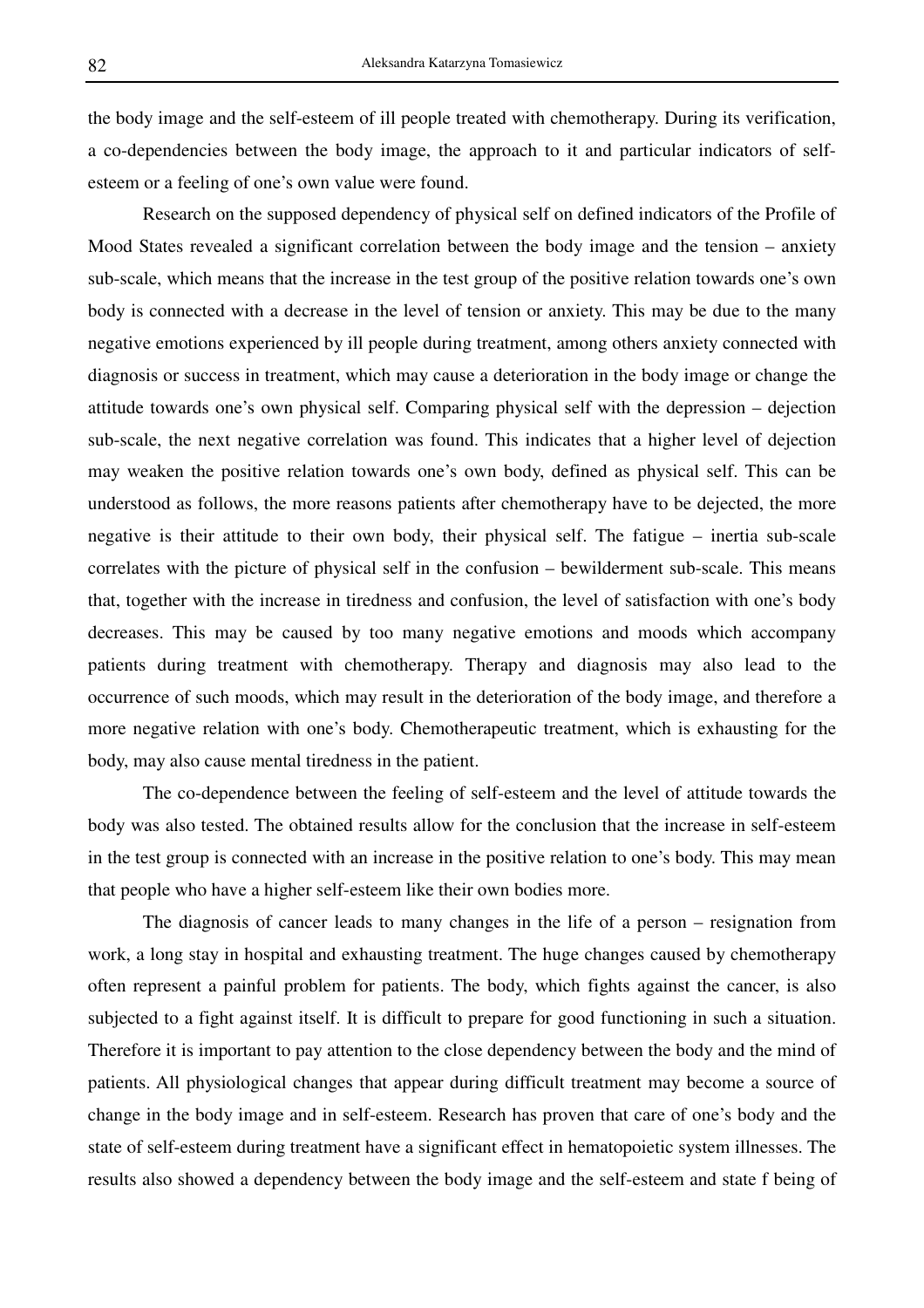the ill. It is worth remembering that both spheres — mental and bodily — also influence each other in people with oncohaematological diseases, and intensive treatment with chemotherapy significantly burdens the body and the mind of patients.

 Most of us think about a person as mutually-acting forces in the forms of mind and body, however, we should remember that they are united. All changes which the body experiences are also registered by the mind. Pain, an inseparable part of illness, also affects the physical and mental aspects in a person. On the other hand, moods and emotions connected with the diagnosis and treatment of cancer are significant for the body.

### **Conclusions**

 Based on the research, it can be stated that there is a considerably worse body image in people with oncohaematological diseases who have been treated with chemotherapy in comparison with healthy people.

- 1. It is possible to state that ill people treated with chemotherapy care more about and take more care of their bodies, due to the high risk of complications and the necessity of paying attention to hygiene during this time.
- 2. Changes caused by intensive chemotherapeutic treatment may become one of the causes of many negative emotions and moods.
- 3. Negative emotions experienced during treatment with chemotherapy may cause an impoverished body image and change the attitude towards one's own physical self.
- 4. There is a dependency between the body image and the attitude towards it: people with oncohaematological diseases with a higher self-esteem like their bodies more.

### **References**

- 1. Giddens A. Nowoczesność i tożsamość: Ja i społeczeństwo w epoce późnej nowoczesności. Wasaw: Polish Scientific Publishers PWN; 2001.
- 2. Szczepański MS, Gawron G, Ślęzak-Tazbir W. Ciało w społecznej percepcji. In: Szczepański MS, Pawlica B, Śliz A, Zarębska-Mazan A, ed. Ciało spieniężone? Szkice antropologiczne i socjologiczne. Opole: University of Opole Press; 2008, p. 55–75.
- 3. Grogan S. Body image. Understanding body dissatisfaction in men, women, and children. London, New York: Routledge. Taylor and Francis Group; 2008.
- 4. Thompson JK. Introduction: body image, eating disorders, and obesity an emerging synthesis. W: Thompson JK, red. Body image, eating disorders, and obesity. An integrative guide for assessment and treatment. Washington DC: American Psychological Association; 1996, p.1–22
- 5. Stewart TM, Williamson DA. Assessment of body image disturbance. In: Thompson JK, ed. Handbook of eating disorders and obesity. New York: Wiley; 2003, p. 495–514.